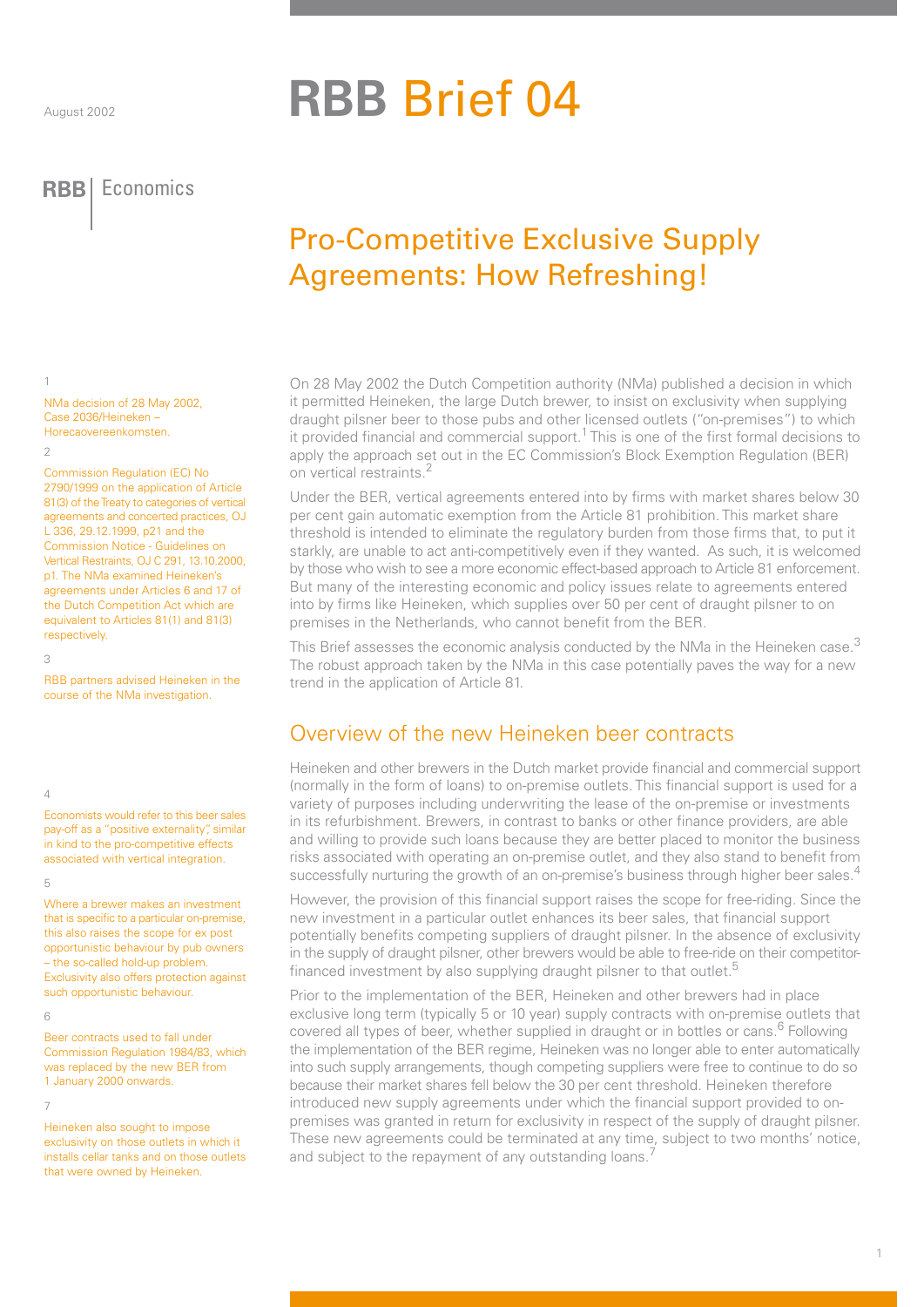## Economic assessment

The NMa was required to conduct a detailed assessment of the likely economic effects of these new arrangements and reach an individual decision on them. The main competition concern associated with exclusive supply agreements is the risk that denying competitors access to certain outlets will result in those firms being foreclosed from the market, thus harming competition. Although exclusive supply agreements by definition result in other firms being "foreclosed" from selling to the particular outlet in question, that does not necessarily imply that these suppliers are foreclosed from the market. Crucially, the NMa recognised that assessing whether exclusive supply agreements give rise to market foreclosure requires an analysis of their effects at the level of the market as a whole. Did Heineken's new agreements prevent other brewers from competing to gain access to a sufficient number of outlets?

It was clear to the NMa that, despite Heineken's high market share, they did not. In 2000, there were over 45,000 on-premise outlets in the Netherlands. Almost half of these outlets, representing over 40% of on-premise beer sales volume, had no ties with any brewer (either exclusive agreements or ownership) $8$ . So there were plenty of retail outlets available to rival suppliers.

Moreover, the NMa found that even those on-premises supplied exclusively by Heineken were contestable. Evidence showed that a significant number of outlets switched beer supplier when contracts came up for renewal. Historically, such switching opportunities arose only periodically, on expiry of a long term contract, but since Heineken's new agreements (in contrast to those of competing beer suppliers) allowed on-premise outlets to terminate their contracts at any time, they would in future be continually open to competition from competing brewers.

Finally, since the exclusivity in Heineken's new agreements applies only to draught pilsner, the NMa observed that even those on-premise outlets who signed up with Heineken could be supplied by competing brands. On average, draught pilsner accounts for approximately 80 per cent of the total beer volume sold through on-premise outlets, so the remaining 20 per cent, comprising other draught beers and bottles or cans, provides yet another alternative route to market for competitors.

The NMa also considered whether Heineken's supply agreements had an adverse effect on inter-brand competition within a particular on-premise outlet. Consumer research showed that consumers when ordering pils typically did not specify a brand such as "Heineken", "Grolsch" or "Bavaria" by name but simply ordered "pils". Further evidence that consumers were not brand sensitive in their ordering patterns within a given onpremise outlet is provided by the fact that even those on-premise outlets that were not subject to exclusivity agreements chose to stock only one brand of draught pilsner.<sup>9</sup> Had the NMa chosen to object to this restriction of brand choice within an outlet, it would in any event have been inconsistent to confine that concern to Heineken, since the same restriction applies wherever an outlet offers only a single brand. Indeed, since Heineken's market share indicates that it is clearly the most popular brand in the Netherlands, any consumer detriment from not providing brand choice would be more likely to arise from those outlets that choose to be exclusive to a beer brand with a smaller market share.

In summary, the NMa concluded that exclusivity restrictions inherent in the new Heineken arrangements did not amount to a restriction of competition.

## Dominant firms and pro-competitive vertical restraints

In view of Heineken's high market share, the NMa's decision provides useful indications of how the competitive effects of vertical restraints employed by firms with high market

8 See paragraph 91 of the NMa decision.

 $\alpha$ 

The fact that consumers are not brandsensitive also makes it easier for onpremise outlets to switch between different beer suppliers.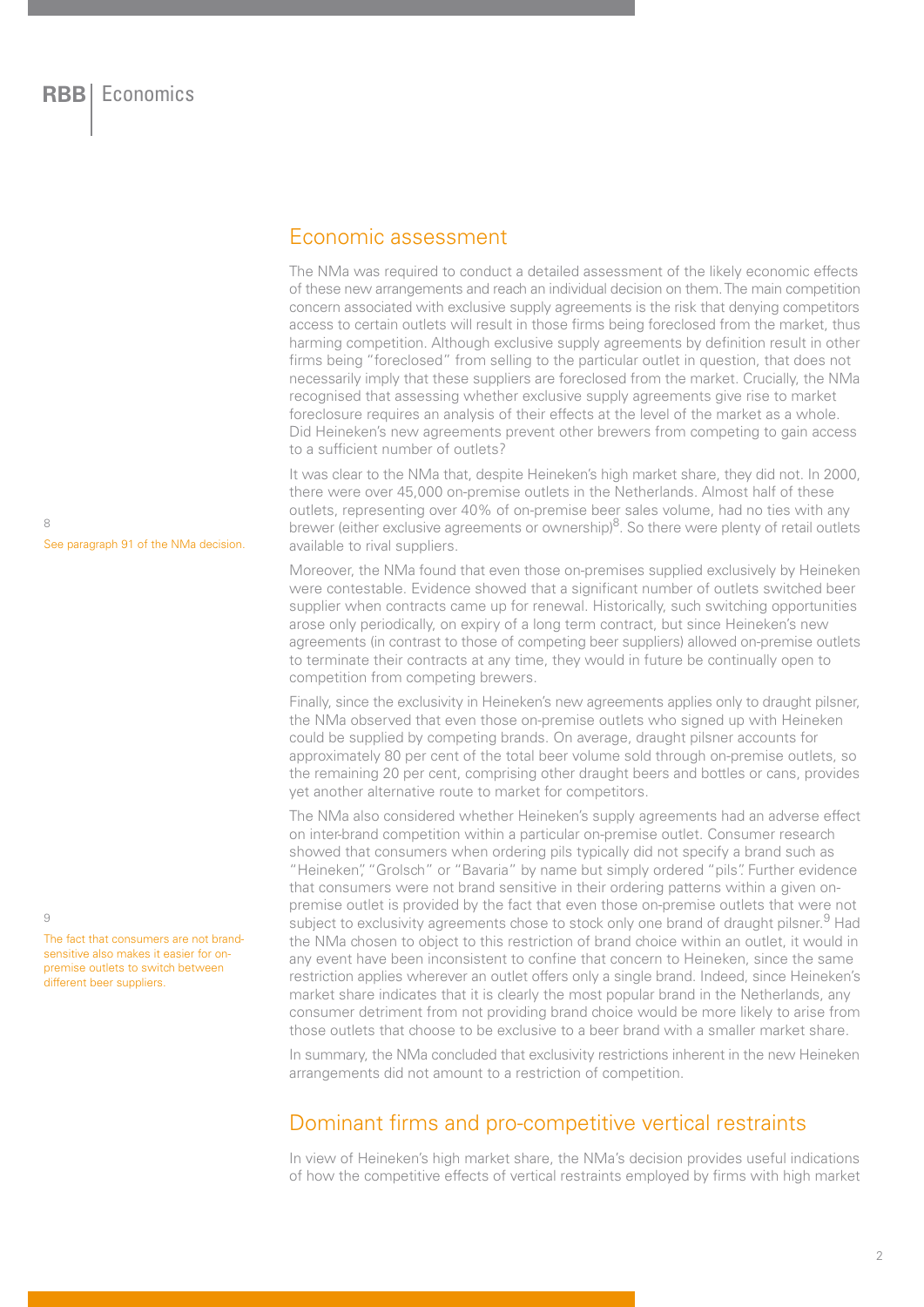10 Guidelines, paragraph 135.

#### 11

See Bishop and Ridyard, "EC Vertical Restraints Guidelines: Effects-based or per se Policy?", European Competition Law Review (2002) and the reply of Peeperkorn in the same issue on the appropriateness of denying dominant firms an exemption under Article 81(3).

12

See paragraph 85 of the decision, RBB translation from Dutch.

13

Paragraph 119 of the NMa decision.

#### 14

The CFI held that agreements between several European railway undertakings to provide passenger rail services between the United Kingdom and the Continent did not infringe Article 81(1).

15

The roundtable discussion reported in Ehlermann and Atanasiu, "European Competition Law Annual 2000: The Modernisation of EC Antitrust Policy", Hart Publishing (2001) discusses this issue form both legal and economic perspectives.

shares are to be examined. While it is appropriate that vertical restraints employed by firms with significant market shares do not automatically benefit from the BER, this is not the same as preventing dominant firms from ever employing any vertical restraints. Indeed, the Heineken case provides a clear instance in which a vertical restraint employed by a firm whose market share would normally raise prima facie concerns about dominance can be pro-competitive.

According to the Guidelines, however, dominant firms are unable to obtain an exemption under Article 81(3).<sup>10</sup>

 "… Where an undertaking is dominant or becoming dominant as a consequence of the vertical agreement, a vertical restraint that has appreciable anti-competitive effects can in principle not be exempted. The vertical agreement may however fall outside Article 81(1) if there is an objective justification ...

This approach implies that the only way in which a firm held to be dominant can employ vertical restraints is if those restraints fall outside the scope of Article 81(1).<sup>11</sup> This is precisely the approach adopted by the NMa in its decision.

In assessing whether Heineken's agreements fall outside the scope of Article 81(1), the NMa stresses the importance of examining the overall impact of those agreements on competition and notes that such an assessment cannot be inferred from a firm's market position:

"The position of Heineken on the relevant market is of importance because the stronger that position is, the larger is the risk of anti-competitive effects. … The question whether Heineken has a dominant position (and whether exclusivity in that case is objectively justifiable) is only relevant, if it can be established that the agreements can have appreciable anti-competitive effects."<sup>12</sup>

In other words, the fact that a firm might be held to be dominant does not necessarily imply that the vertical agreements which it employs give rise to appreciable anticompetitive effects. In this particular instance, for the reasons outlined above, the NMa found that whilst Heineken's market position justified individual scrutiny, its new supply agreements did not have anticompetitive effects and, given the NMa's inability to grant an Article 81(3) exemption, consequently concluded that they fall outside the scope of Article 81(1).<sup>13</sup>

## Is Article 81(3) becoming redundant?

The NMa's approach adopts a narrower and more economic interpretation of when an agreement can be said to restrict or distort competition than that traditionally adopted by the EC Commission, which usually views almost any restriction agreed between two firms as falling within the scope of Article 81(1). Indeed, it is this wide interpretation of Article 81(1) that made block exemptions necessary to reduce the log-jam of notified agreements. The NMa's approach is not only more in accordance with an economic interpretation as to when an agreement can be said to restrict or distort competition but is also more in line with that adopted by the Courts (see for example, the Court of First Instance's European Night Services judgment).14

This more robust interpretation of Article 81(1), however, calls into question whether Article 81(3) has much of a role to play in the analysis of vertical agreements.<sup>15</sup> Even if formally the BER grants those firms with market shares below 30 per cent an automatic Article 81(3) exemption, the reality is that those agreements are deemed acceptable only because the firms in question do not possess significant market power and therefore are incapable of entering into anticompetitive vertical agreements. Such agreements might therefore be said to fall outside the scope of Article 81(1). Moreover, for most firms lying outside the scope of the BER, the Guidelines' approach carries no hope of an Article 81(3)